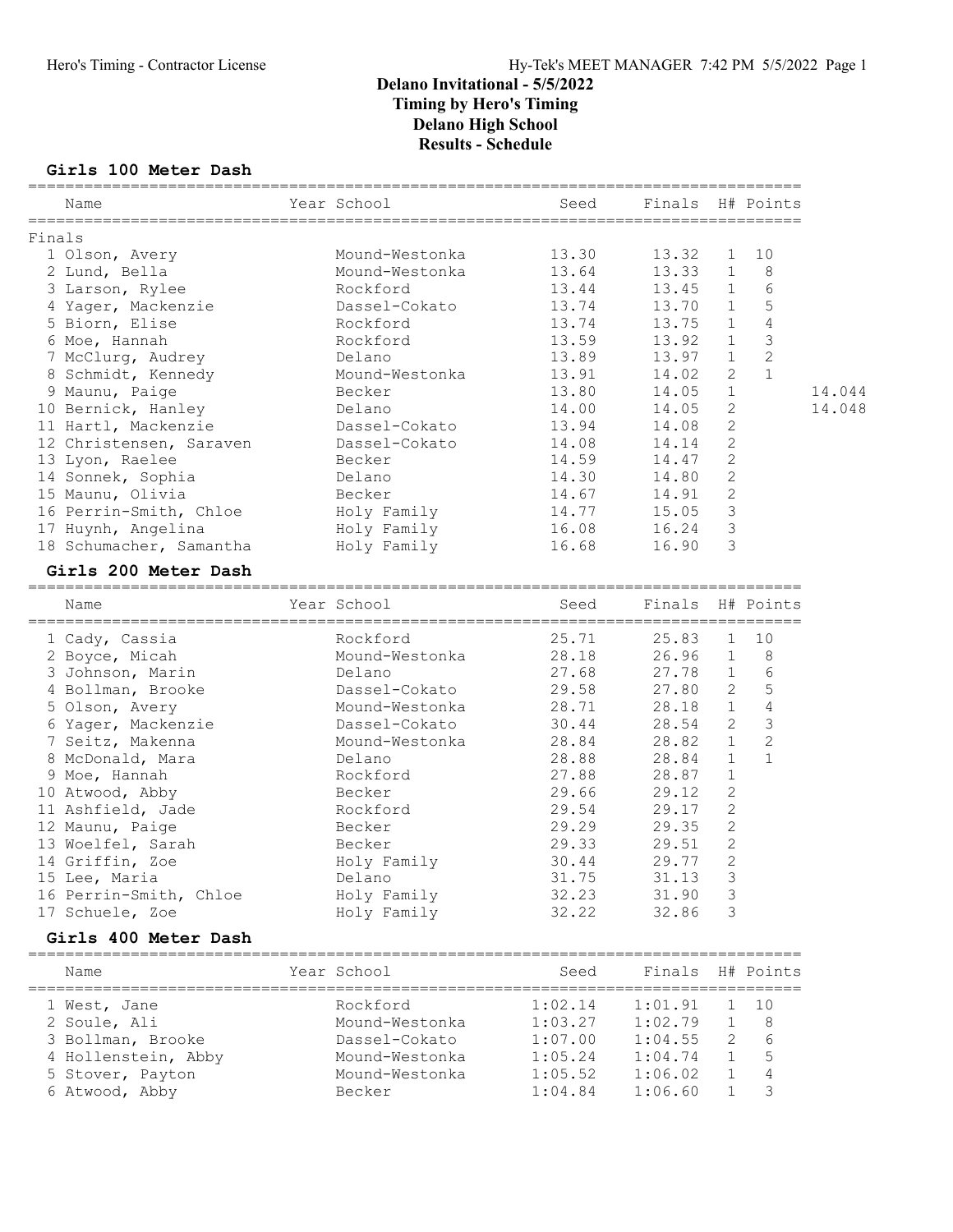#### ....Girls 400 Meter Dash

| 7 Briggs, Alea        | Becker   | 1:05.99 | 1:06.65 | $\overline{2}$ |
|-----------------------|----------|---------|---------|----------------|
| 8 Danielson, Norah    | Delano   | 1:05.38 | 1:07.05 |                |
| 9 Koshiol, Anabelle   | Rockford | 1:08.26 | 1:07.69 |                |
| 10 Green, Evalyn      | Delano   | 1:10.67 | 1:08.85 |                |
| 11 Morton, Kylee      | Becker   | 1:07.83 | 1:10.82 |                |
| 12 Wissbroecker, Jade | Delano   | 1:10.53 | 1:11.17 |                |

#### Girls 800 Meter Run

================================================================================

| Name                | Year School    | Seed    | Finals Points |                |
|---------------------|----------------|---------|---------------|----------------|
| 1 Sauers, Kylee     | Rockford       | 2:30.00 | 2:32.30       | 10             |
| 2 Thompson, Maggie  | Rockford       | 2:35.00 | 2:32.79       | 8              |
| 3 Kirscht, Audrey   | Mound-Westonka | 2:36.77 | 2:34.11       | 6              |
| 4 Ness, Hailey      | Delano         | 2:29.90 | 2:35.03       | 5              |
| 5 Sunnarborg, Laura | Mound-Westonka | 2:38.50 | 2:35.23       | 4              |
| 6 Brower, Katelyn   | Becker         | 2:34.10 | 2:35.87       | 3              |
| 7 Gruenes, Kayla    | Becker         | 2:40.21 | 2:38.55       | $\mathfrak{D}$ |
| 8 Gifford, Alix     | Rockford       | 2:37.15 | 2:40.72       |                |
| 9 Jerde, Tessa      | Dassel-Cokato  | 2:45.00 | 2:41.95       |                |
| 10 Logan, Campbell  | Delano         | 2:49.03 | 2:51.92       |                |
| 11 Augustyn, Ella   | Holy Family    | 3:01.21 | 2:58.42       |                |
| 12 Schaffer, Lily   | Holy Family    |         | 3:09.34       |                |

#### Girls 1600 Meter Run

| Name                 | Year School    | Seed    | Finals Points |                |
|----------------------|----------------|---------|---------------|----------------|
| 1 Rose, Lexi         | Becker         | 5:34.30 | 5:28.04       | 10             |
| 2 Sunnarborg, Laura  | Mound-Westonka | 5:45.00 | 5:43.32       | 8              |
| 3 Karel, Brooklyn    | Becker         | 5:44.70 | 5:48.03       | 6              |
| 4 Gifford, Alix      | Rockford       | 5:56.00 | 5:48.82       | 5              |
| 5 Ashwill, Amanda    | Dassel-Cokato  | 6:03.00 | 5:51.29       | 4              |
| 6 Augustyn, Emma     | Holy Family    | 5:58.05 | 6:01.52       | 3              |
| 7 Aho, Emily         | Dassel-Cokato  | 5:38.95 | 6:11.67       | $\overline{2}$ |
| 8 James, Natasha     | Rockford       | 6:25.00 | 6:19.70       |                |
| 9 Trenz, Natalie     | Becker         | 6:12.36 | 6:20.76       |                |
| 10 Engesser, Sophia  | Mound-Westonka | 6:25.01 | 6:23.51       |                |
| 11 Jostock, Lydia    | Delano         | 6:26.88 | 6:26.16       |                |
| 12 Shirley, Ava      | Holy Family    | 6:41.23 | 6:42.36       |                |
| 13 Alipour, Maddy    | Delano         | 6:38.17 | 6:44.59       |                |
| 14 Huebsch, Autumn   | Delano         |         | 7:06.78       |                |
| Girls 3200 Meter Run |                |         |               |                |

#### ================================================================================ Name Year School Seed Finals Points ================================================================================ 1 McDonald, Ella Becker 11:40.70 12:04.70 10 2 Kazin, Erica Delano 11:48.42 12:20.30 8 3 Trocke, Emily Dassel-Cokato 12:30.00 12:21.69 6 4 Babler, Olivia Becker 12:25.00 12:41.66 5 5 Werner, Mya Delano 13:25.97 12:52.64 4 6 Swanson, Meghan Becker 13:22.10 12:59.08 3 7 Jenkins, Kate Dassel-Cokato 13:45.25 13:04.50 2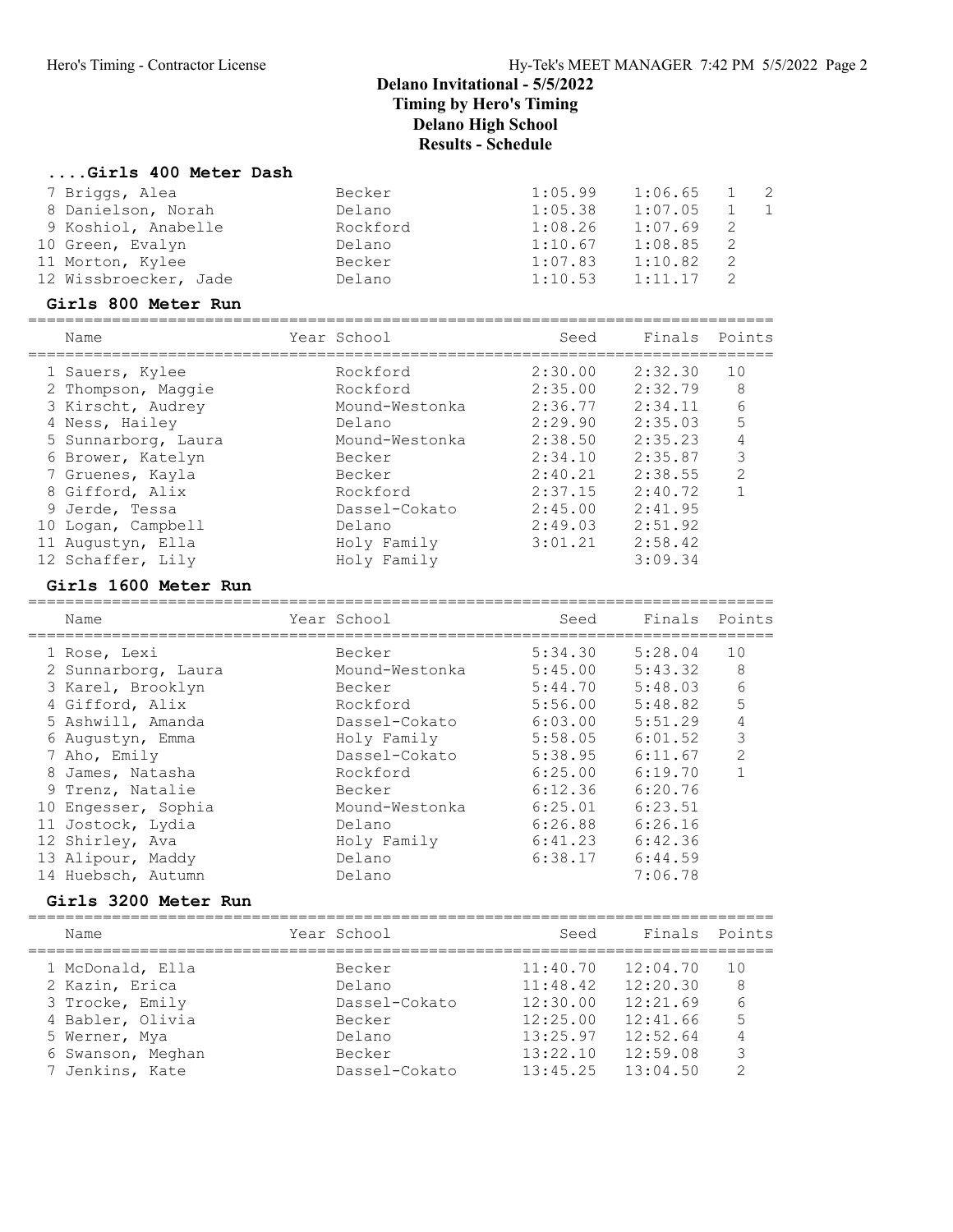### ....Girls 3200 Meter Run

| 8 Halonen, Lela        | Delano         | 13:20.00 | 13:36.92 |  |
|------------------------|----------------|----------|----------|--|
| 9 Engesser, Sophia     | Mound-Westonka | 13:51.35 | 14:00.94 |  |
| 10 Barkeim, Haedyn     | Rockford       | 14:35.31 | 14:07.34 |  |
| 11 Smith, Elizabeth    | Rockford       | 14:20.00 | 14:11.90 |  |
| 12 Sutcliffe, Danielle | Holy Family    | 14:46.86 | 14:40.13 |  |

#### Girls 100 Meter Hurdles

| Name                   | Year School    |       | Seed | Finals |                | H# Points |
|------------------------|----------------|-------|------|--------|----------------|-----------|
| 1 Woelfel, Sarah       | Becker         | 17.35 |      | 17.29  |                | 10        |
| 2 Rauschendorfer, Mary | Dassel-Cokato  | 17.90 |      | 17.70  |                | 8         |
| 3 Aho, Laina           | Dassel-Cokato  | 17.13 |      | 17.93  | $\mathbf{1}$   | 6         |
| 4 Hausmann, Regan      | Becker         | 17.53 |      | 17.96  | $\mathbf{1}$   | 5         |
| 5 Robran, Aliyah       | Rockford       | 17.74 |      | 18.24  | $\mathbf{1}$   | 4         |
| 6 Schuele, Emma        | Holy Family    | 18.63 |      | 18.29  | 2              | 3         |
| 7 Woelfel, Lauren      | Becker         | 18.51 |      | 18.47  | 2              |           |
| 8 Elliott, Anna        | Mound-Westonka | 19.01 |      | 18.51  | 2              |           |
| 9 Hebner, Ashley       | Delano         | 18.17 |      | 18.72  |                |           |
| 10 Woodward, Natalie   | Rockford       | 18.83 |      | 19.29  | $\overline{2}$ |           |
| 11 Witt, Olivia        | Delano         | 19.09 |      | 19.30  | 2              |           |
| 12 Welu, Preslee       | Holy Family    | 19.43 |      | 19.43  | $\overline{2}$ |           |
| 13 Birhanzl, Avery     | Rockford       | 19.93 |      | 19.85  | 3              |           |
| 14 Sylvester, Ava      | Mound-Westonka | 19.73 |      | 19.89  | 3              |           |

### Girls 300 Meter Hurdles

| Name                    | Year School    | Seed  | Finals |                | H# Points     |
|-------------------------|----------------|-------|--------|----------------|---------------|
| 1 Olberding, Evelyn     | Delano         | 51.40 | 48.91  |                | 10            |
| 2 Hausmann, Regan       | Becker         | 50.14 | 50.02  |                | 8             |
| 3 Rauschendorfer, Mary  | Dassel-Cokato  | 53.86 | 50.34  |                | 6             |
| 4 Cooper, Brooklyn      | Delano         | 49.61 | 50.74  |                | 5             |
| 5 Thompson, Kailey      | Becker         | 54.00 | 50.80  | $\mathbf{1}$   | 4             |
| 6 Robran, Aliyah        | Rockford       | 49.94 | 50.84  | $\mathbf{1}$   | 3             |
| 7 Elliott, Anna         | Mound-Westonka | 55.32 | 52.41  | 2              | $\mathcal{P}$ |
| 8 Woodward, Natalie     | Rockford       | 53.80 | 53.63  |                |               |
| 9 Birhanzl, Avery       | Rockford       | 56.66 | 54.02  | 2              |               |
| 10 Swanson, Meghan      | Becker         | 55.78 | 54.42  | 2              |               |
| 11 Gallagher, Madisynne | Dassel-Cokato  | 55.60 | 55.45  | 2              |               |
| 12 Schuele, Emma        | Holy Family    | 56.29 | 56.12  | 2              |               |
| 13 Nemecek, Cassie      | Mound-Westonka | 56.51 | 56.44  | $\overline{2}$ |               |
| 14 Welu, Preslee        | Holy Family    | 59.74 | 58.67  | 2              |               |
| 15 Huebsch, Marin       | Delano         | 59.36 | 59.31  | 2              |               |

### Girls 4x100 Meter Relay

| School               | Seed              | Finals Points |
|----------------------|-------------------|---------------|
| 1 Mound-Westonka 'A' | 53.32             | 51.37 10      |
| 1) Lund, Bella       | 2) Olson, Avery   |               |
| 3) Schmidt, Kennedy  | 4) Boyce, Micah   |               |
| 2 Rockford 'A'       | 51 39<br>50.69    | 8             |
| 1) Larson, Rylee     | 2) Robran, Aliyah |               |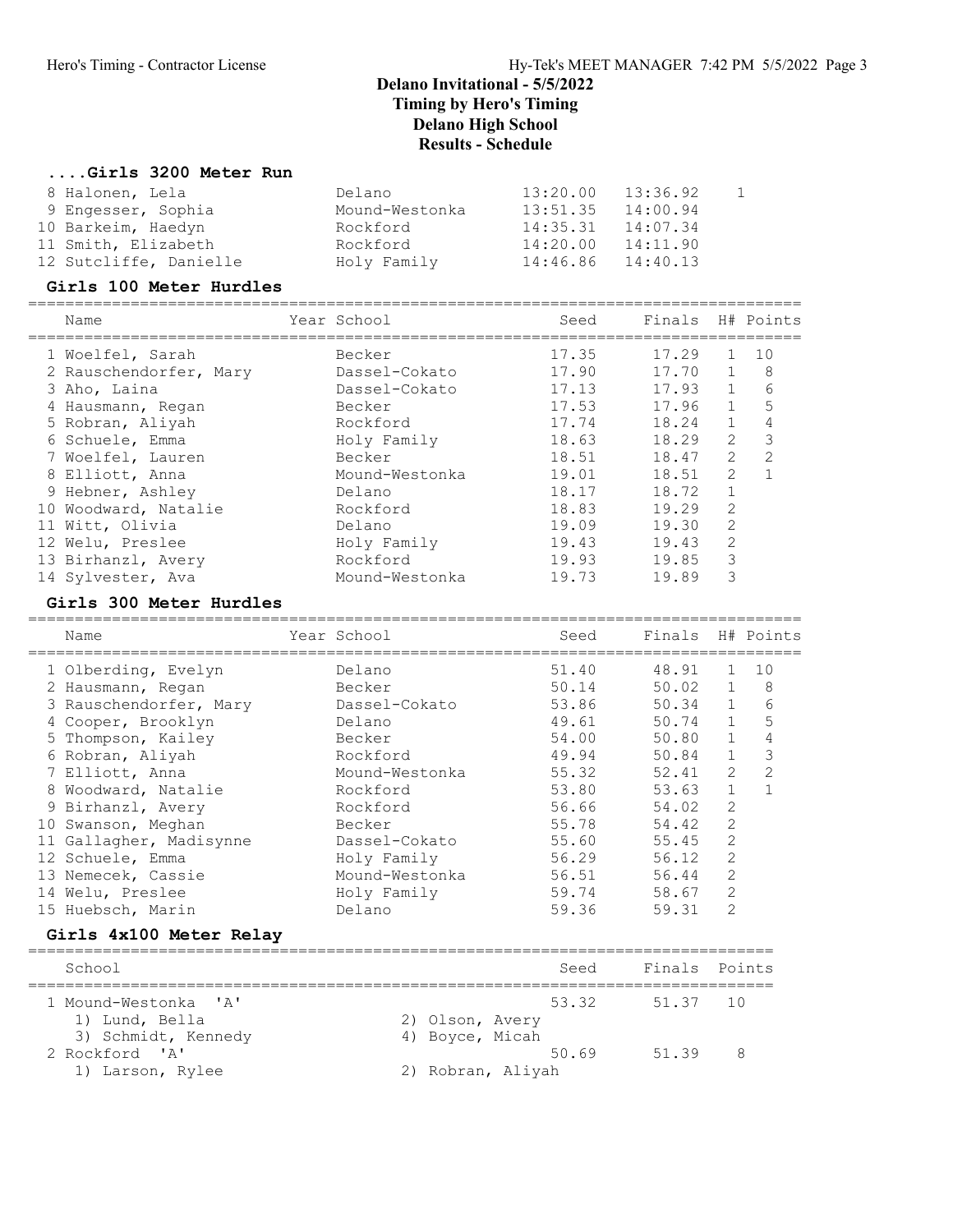$53.91$  5

53.61 53.47 6

 $55.95$   $54.34$  4

56.75 55.66 3

### Delano Invitational - 5/5/2022 Timing by Hero's Timing Delano High School Results - Schedule

4) Cady, Cassia

2) Santini, Margaret

4) Johnson, Marin<br>56.00

2) Anderson, Mariah 4) Yager, Mackenzie

# ....Girls 4x100 Meter Relay<br>3) Biorn Flise

| 3) BIOLID, ETISE           |  | 4) Cauv, Cassia      |
|----------------------------|--|----------------------|
| 3 Delano 'A'               |  | 53.61                |
| 1) McClurg, Audrey         |  | 2) McDonald, Mara    |
| 3) Sonnek, Sophia          |  | 4) Johnson, Marin    |
| 4 Dassel-Cokato 'A'        |  | 56.00                |
| 1) Aho, Kimberly           |  | 2) Anderson, Mariah  |
| 3) Hartl, Mackenzie        |  | 4) Yaqer, Mackenzie  |
| 5 Becker 'A'               |  | 55.95                |
| 1) Woelfel, Sarah          |  | 2) Lyon, Raelee      |
| 3) Maunu, Olivia           |  | 4) Maunu, Paige      |
| 6 Holy Family Catholic 'A' |  | 56.75                |
| 1) Tupa Clark, Greta       |  | 2) Santini, Margaret |
| 3) Chromy, Sarah           |  | 4) Neubauer, Berkley |
|                            |  |                      |

### Girls 4x200 Meter Relay

================================================================================ School School School Seed Finals Points ================================================================================ 1 Mound-Westonka 'A' 1:54.18 1:50.78 10 1) Boyce, Micah 2) Seitz, Makenna 3) Hollenstein, Abby (4) Soule, Ali 2 Rockford 'A' 1:58.23 1:52.30 8 1) Kariniemi, Sofia 2) Larson, Rylee 3) Miller, Justine 4) Moe, Hannah 3 Dassel-Cokato 'A' 1:55.00 1:53.77 6 1) Aho, Kimberly 2) Kraemer, Lily 3) Robertson, Gabrielle (4) Robertson, Olivia 4 Becker 'A' 1:56.27 1:53.78 5 1) Atwood, Abby 2) Hausmann, Regan 3) Hausmann, Reese 4) Thompson, Kailey 5 Delano 'A' 1:56.44 1:56.26 4 1) Cooper, Brooklyn 2) Ford, Lila 3) Menk, Anna 1988 (2008) (2008) (2008) (2010) (3008) (31) 6 Holy Family Catholic 'A' 1:59.85 1:56.29 3 1) Tupa Clark, Greta (2) Griffin, Zoe 3) Chromy, Sarah 1988 (4) Neubauer, Berkley

#### Girls 4x400 Meter Relay

================================================================================ School Seed Finals Points ================================================================================ 1 Rockford 'A' 4:16.00 4:14.94 10 1) Kariniemi, Kate 2) Thompson, Maggie 3) Sauers, Kylee 4) West, Jane 2 Dassel-Cokato 'A' 4:22.00 4:21.41 8 1) Hillmann, Stella 2) Robertson, Olivia 3) Kraemer, Kelly 1984 (4) Kraemer, Lily 3 Mound-Westonka 'A' 4:34.69 4:23.21 6 1) Hollenstein, Abby 2) Soule, Ali 3) Kirscht, Audrey (4) Stover, Payton 4 Becker 'A' 4:29.55 4:23.25 5 1) Thompson, Kailey 2) Rose, Lexi 3) McDonald, Ella (4) Briggs, Alea 5 Delano 'A' 4:26.94 4:27.23 4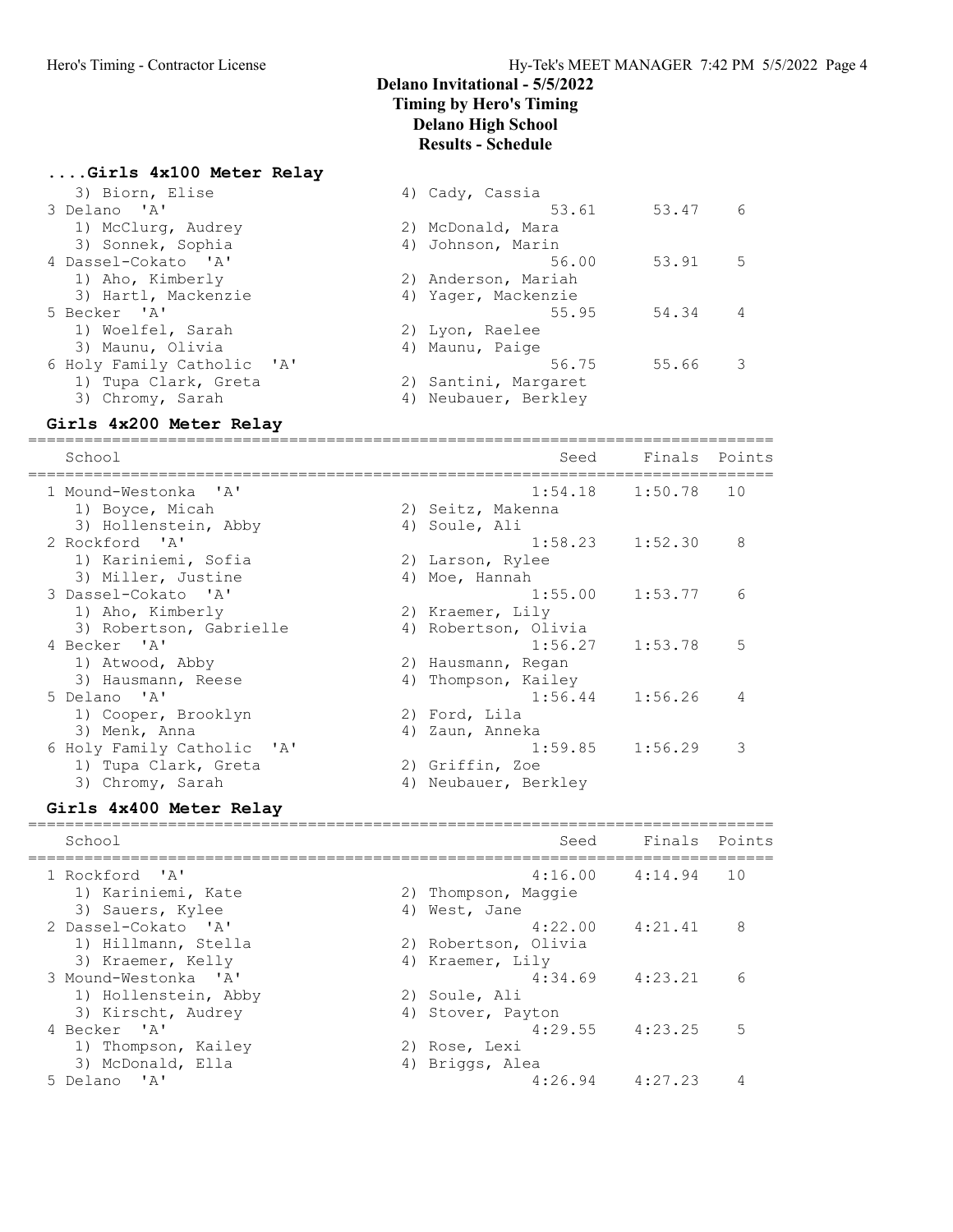#### ....Girls 4x400 Meter Relay

- -
- 1) Zaun, Anneka 2) Hendrickson, Hattie
- 3) Smith, Lauren 4) Chock, Ellie

### Girls 4x800 Meter Relay

| 2) Thompson, Maggie                   |                                                                                                                    |
|---------------------------------------|--------------------------------------------------------------------------------------------------------------------|
| 2) Briggs, Alea<br>4) McDonald, Ella  |                                                                                                                    |
| 2) Hendrickson, Hattie<br>Werner, Ava | $\epsilon$                                                                                                         |
|                                       | Seed Finals Points<br>$10:19.00$ $9:55.26$ 10<br>4) West, Jane<br>$10:20.58$ $10:14.43$ 8<br>$10:46.99$ $10:31.32$ |

#### Girls High Jump

| Name                    | Year School    | Seed        | Finals         | Points |
|-------------------------|----------------|-------------|----------------|--------|
| 1 Menk, Abby            | Delano         | $5 - 04.00$ | $5 - 00.00$    | 10     |
| 2 Moe, Hannah           | Rockford       | $4 - 10.00$ | $4 - 10.00$    | 6.33   |
| 2 Anderson, Mariah      | Dassel-Cokato  | $4 - 08.00$ | $4 - 10.00$    | 6.33   |
| 2 Laaksonen, Sonja      | Holy Family    | $5 - 02.00$ | $4 - 10.00$    | 6.33   |
| 5 Miller, Justine       | Rockford       | $4 - 10.00$ | $4 - 10.00$    | 4      |
| 6 Pudas, Taylor         | Dassel-Cokato  | $4 - 06.00$ | $4 - 10.00$    | 3      |
| 7 Woelfel, Sarah        | Becker         | $4 - 08.00$ | $4 - 08.00$    | 1.50   |
| 7 Kariniemi, Sofia      | Rockford       | $4 - 10.00$ | $4 - 08.00$    | 1.50   |
| 9 Newell, Isabel        | Mound-Westonka | $4 - 06.00$ | $4 - 06.00$    |        |
| 10 Elliott, Anna        | Mound-Westonka | $4 - 02.00$ | $4 - 06.00$    |        |
| 11 Green, Erin          | Delano         | $5 - 00.00$ | $4 - 0.3$ , 00 |        |
| 11 Rose, Lexi           | Becker         | $4 - 06.00$ | $4 - 0.3$ , 00 |        |
| 13 Gallagher, Madisynne | Dassel-Cokato  |             | $4 - 03.00$    |        |
| 14 Huebsch, Marin       | Delano         | $4 - 04.00$ | $4 - 00.00$    |        |
| 15 LaFortune, Gabrielle | Mound-Westonka | $4 - 02.00$ | $4 - 00.00$    |        |
|                         |                |             |                |        |

#### Girls Pole Vault

| Name                | Year School    | Seed        | Finals      | Points         |
|---------------------|----------------|-------------|-------------|----------------|
| 1 Bakken, MacKenzie | Rockford       | $9 - 06.00$ | $9 - 06.00$ | 10             |
| 2 Woelfel, Lauren   | Becker         | $9 - 06.00$ | $9 - 00.00$ | 8              |
| 3 Mayers, Vivian    | Delano         | $8 - 00.00$ | $8 - 00.00$ | 6              |
| 4 Lowe, Dayne       | Rockford       | $9 - 02.00$ | $8 - 00.00$ | 5              |
| 5 Aho, Kimberly     | Dassel-Cokato  | $9 - 00.00$ | $7 - 06.00$ | 4              |
| 6 Cox, Isabelle     | Rockford       | $9 - 08.00$ | $7 - 00.00$ | 3              |
| 7 Kasper, Reese     | Mound-Westonka | $6 - 06.00$ | $7 - 00.00$ | $\mathfrak{D}$ |
| 8 Anderson, Addison | Dassel-Cokato  | $7 - 00.00$ | $7 - 00.00$ |                |
| 9 Witt, Olivia      | Delano         | $7 - 00.00$ | $7 - 00.00$ |                |
| -- Nelson, Mina     | Becker         |             | ΝH          |                |
| -- Gifford, Grace   | Becker         |             | ΝH          |                |
| -- Huynh, Angelina  | Holy Family    | $6 - 00.00$ | NΗ          |                |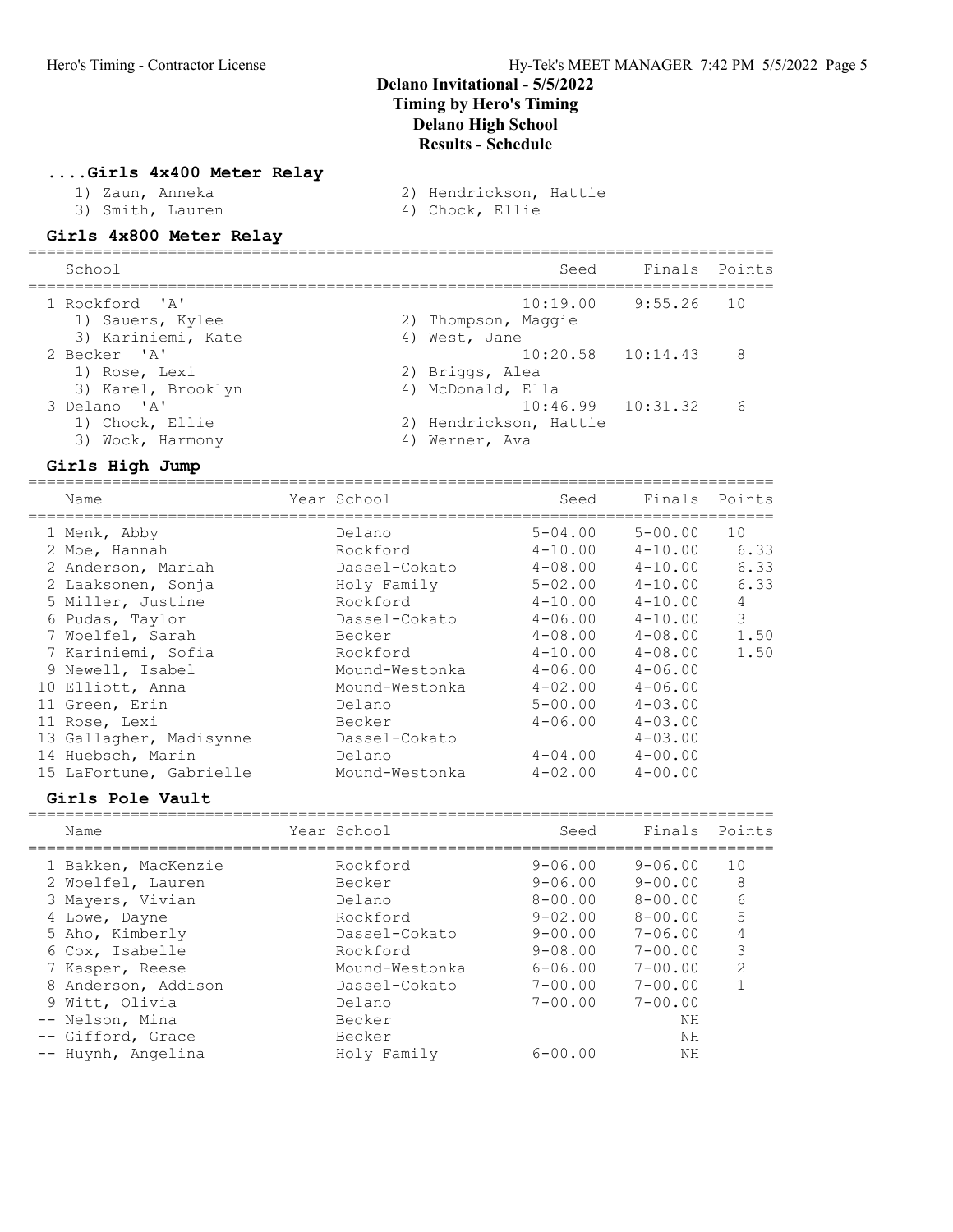#### Girls Long Jump

| Name                    | Year School           | Seed                         | Finals       | Points       |                |
|-------------------------|-----------------------|------------------------------|--------------|--------------|----------------|
| 1 Cady, Cassia          | Rockford              | $18 - 02.25$                 | $16 - 10.50$ | 10           |                |
| 2 Biorn, Elise          | Rockford              | $16 - 07.00$                 | $15 - 11.00$ |              | 8              |
| 3 Anderson, Mariah      | Dassel-Cokato         | $14 - 04.00$                 | $14 - 07.50$ |              | 6              |
| 4 Seitz, Makenna        | Mound-Westonka        | $14 - 08.00$                 | $14 - 07.00$ |              | 5              |
| 5 Maunu, Paige          | Becker                | $15 - 07.00$                 | $14 - 06.00$ |              | 4              |
| 6 Johnson, Marin        | Delano                | $15 - 09.00$                 | $14 - 05.00$ |              | 3              |
| 7 Kasper, Reese         | Mound-Westonka        | $13 - 08.50$                 | $14 - 03.00$ |              | $\overline{2}$ |
| 8 Morton, Kylee         | Becker                | $14 - 11.25$                 | $13 - 11.50$ |              | 1              |
| 9 Gifford, Alix         | Rockford              | $14 - 11.50$                 | $13 - 05.00$ |              |                |
| 10 Nemecek, Cassie      | Mound-Westonka        | $14 - 00.00$                 | $13 - 04.75$ |              |                |
| 11 Laaksonen, Sonja     | Holy Family           | $13 - 11.00$                 | $13 - 04.00$ |              |                |
| 12 Menk, Anna           | Delano                | $14 - 01.00$                 | $13 - 03.50$ |              |                |
| 13 Tupa Clark, Greta    | Holy Family           | $14 - 05.00$                 | $13 - 03.00$ |              |                |
| 14 Maunu, Olivia        | Becker                | $13 - 05.50$                 | $13 - 02.00$ |              |                |
| 15 Cooper, Brooklyn     | Delano                | $15 - 04.25$                 | $13 - 00.50$ |              |                |
| 16 Pudas, Taylor        | Dassel-Cokato         | $13 - 01.50$                 | $12 - 11.50$ |              |                |
| 17 Vetsch, Aleah        | Dassel-Cokato         | $14 - 09.25$                 | $12 - 09.75$ |              |                |
| Girls Triple Jump       |                       |                              |              |              |                |
| Name                    | Year School           | Seed                         | Finals       |              | Points         |
|                         |                       |                              |              |              |                |
| 1 Cady, Cassia          | Rockford              | $37 - 08.25$                 | $36 - 07.00$ | 10           |                |
| 2 Biorn, Elise          | Rockford              | $34 - 10.00$                 | $35 - 05.50$ |              | 8              |
| 3 Gifford, Alix         | Rockford              | $31 - 09.00$                 | $31 - 09.00$ |              | 6              |
| 4 Christensen, Samantha | Mound-Westonka        | $31 - 05.50$                 | $31 - 07.00$ |              | 5              |
| 5 Mayers, Vivian        | Delano                | $31 - 07.00$                 | $30 - 07.25$ |              | $\overline{4}$ |
| 6 Nemecek, Cassie       | Mound-Westonka        | $31 - 04.00$                 | $30 - 02.50$ |              | 3              |
| 7 Hartl, Mackenzie      | Dassel-Cokato         | $30 - 04.00$                 | $29 - 08.00$ |              | $\overline{c}$ |
| 8 Woelfel, Lauren       | Becker                | $31 - 03.00$                 | $29 - 04.50$ |              | $\mathbf{1}$   |
| 9 Aho, Hailey           | Dassel-Cokato         | $31 - 03.50$                 | $29 - 01.00$ |              |                |
| 10 Kraemer, Kelly       | Dassel-Cokato         | $28 - 06.75$                 | $28 - 11.00$ |              |                |
| 11 Witt, Olivia         | Delano                | $30 - 11.00$                 | $26 - 08.25$ |              |                |
| 12 Schug, Skylar        | Becker                | $26 - 06.25$                 | $26 - 07.00$ |              |                |
| Girls Shot Put          |                       |                              |              |              |                |
| Name                    | Year School           | Seed                         | Finals       |              | H# Points      |
| 1 Paulsen, Logan        | Holy Family           | $32 - 10.00$                 | $31 - 02.50$ | $\mathbf{2}$ | 10             |
| 2 Lark, Shauna          | Rockford              | $32 - 02.00$                 | $30 - 08.25$ | $\mathbf{2}$ | 8              |
| 3 Weddig, Jazymn        | Rockford              | $29 - 07.00$                 | $30 - 00.50$ | $\mathbf{2}$ | 6              |
| 4 Kuperus, Hailey       | Delano                | $32 - 05.00$                 | $29 - 03.75$ | 2            | 5              |
| 5 McCue, Libby          | Mound-Westonka        | $29 - 11.00$                 | $28 - 06.00$ | $\mathbf{2}$ | $\sqrt{4}$     |
| 6 Oconitrillo, Gabriela | Holy Family           | $30 - 00.50$                 | $28 - 03.25$ | $\mathbf{2}$ | $\mathfrak{Z}$ |
| 7 Christensen, Danyely  | Mound-Westonka        | $28 - 06.00$                 | $28 - 00.50$ | $\mathbf{2}$ | $\mathbf{2}$   |
| 8 Springer, Annie       | Mound-Westonka        | $29 - 03.25$                 | $26 - 06.50$ | $\mathbf{2}$ | $\mathbf{1}$   |
| 9 Maunu, Olivia         | Becker                | $25 - 06.00$                 | $25 - 10.00$ | $\mathbf 1$  |                |
| 10 Faue, Jasmine        | Rockford              | $26 - 11.75$                 | $24 - 07.00$ | 2            |                |
| 11 Bosch, Kaihley       |                       |                              | $24 - 00.00$ | $1\,$        |                |
|                         | Holy Family<br>Delano | $25 - 11.50$<br>$24 - 04.25$ | $23 - 11.50$ | $\mathbf 1$  |                |
| 12 Alipour, Isabelle    |                       |                              |              | $1\,$        |                |
| 13 Vetsch, Aleah        | Dassel-Cokato         | $24 - 10.00$                 | $23 - 03.25$ |              |                |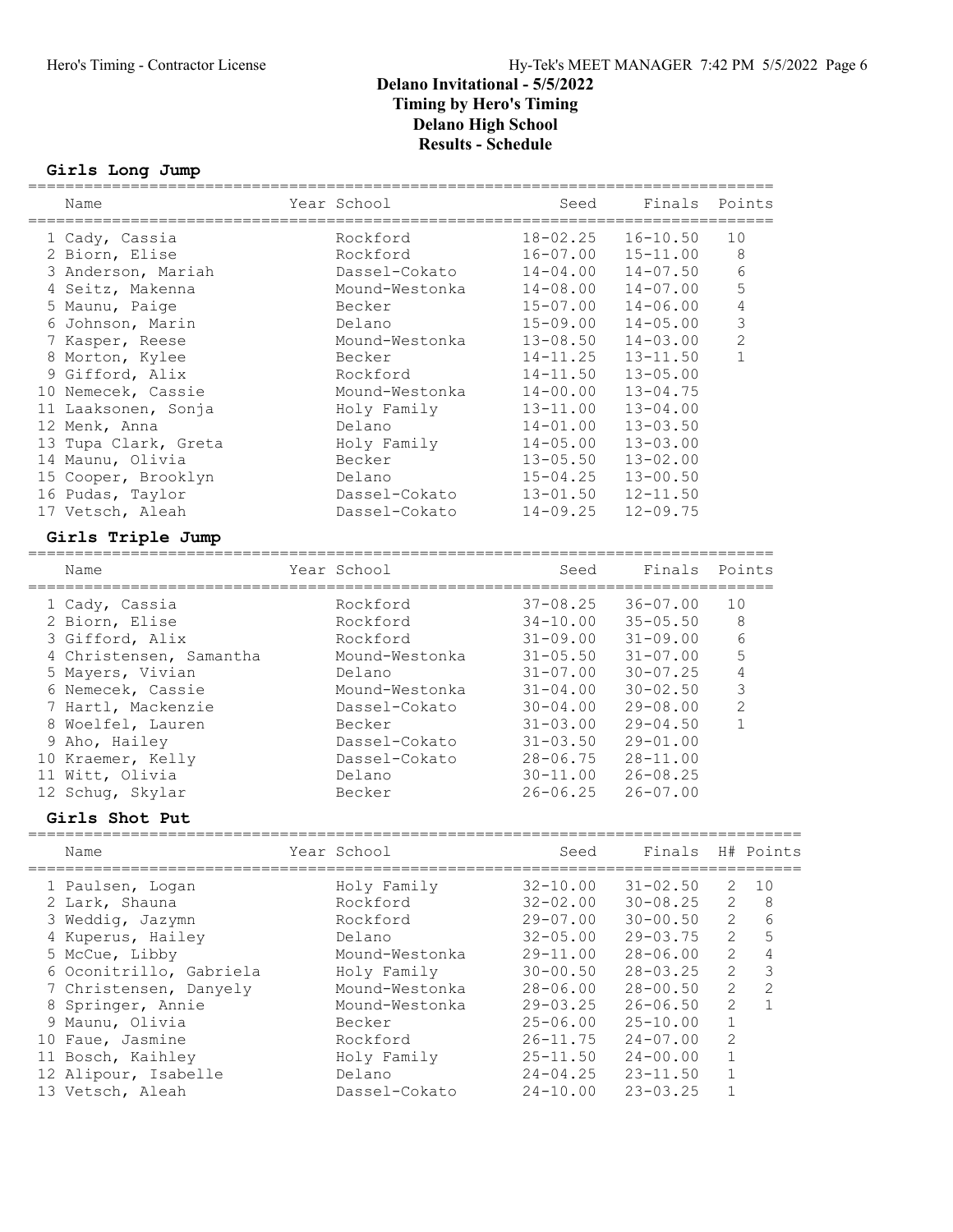### ....Girls Shot Put

| 14 Zeidler, Carly   | Dassel-Cokato | $26 - 10.00$ | 22-02.00     |  |
|---------------------|---------------|--------------|--------------|--|
| 15 Ruacho, Isabella | Dassel-Cokato | $24 - 09.00$ | $21 - 08.25$ |  |
| 16 Black, Reese     | Delano        | 19-07.50     | $17 - 05.50$ |  |
| 17 Paulson, Kayla   | Becker        | 18-08.00     | $15 - 04.00$ |  |
| 18 Gifford, Grace   | Becker        | 18-07.00     | 15-03.00     |  |

#### Girls Discus Throw

| Name                    | Year School    | Seed       | Finals H# Points |                |    |
|-------------------------|----------------|------------|------------------|----------------|----|
| 1 Paulsen, Logan        | Holy Family    | $105 - 10$ | $106 - 03$       | 2              | 10 |
| 2 Lark, Shauna          | Rockford       | $96 - 10$  | 86-10            | 2              | 8  |
| 3 Christensen, Danyely  | Mound-Westonka | $72 - 07$  | $85 - 09$ 1      |                | 6  |
| 4 Ruacho, Isabella      | Dassel-Cokato  | $73 - 02$  | 84-04            | $\mathbf{1}$   | 5  |
| 5 Bremel, Sophie        | Rockford       | $92 - 08$  | $82 - 01$        | 2              | 4  |
| 6 Oconitrillo, Gabriela | Holy Family    | $82 - 05$  | $81 - 10$        | 2              | 3  |
| 7 Aho, Hailey           | Dassel-Cokato  | 89-08      | $80 - 06$        | 2              | 2  |
| 8 Weddig, Jazymn        | Rockford       | 84-07      | $79 - 00$        | $\mathfrak{D}$ |    |
| 9 Bosch, Kaihley        | Holy Family    | $76 - 07$  | $75 - 08$        |                |    |
| 10 Springer, Annie      | Mound-Westonka | $84 - 04$  | $74 - 09$        | $\mathfrak{D}$ |    |
| 11 Zeidler, Carly       | Dassel-Cokato  | $82 - 02$  | $74 - 08$        | $\mathcal{L}$  |    |
| 12 Alipour, Isabelle    | Delano         | 68-07      | $69 - 09$        |                |    |
| 13 Kuperus, Hailey      | Delano         | 82-08      | 69-01            | 2              |    |
| 14 Swanson, Isabel      | Mound-Westonka | 68-11      | $53 - 09$        |                |    |
| 15 Ulberg, Grace        | Delano         | $50 - 06$  | $50 - 02$        |                |    |
| 16 Gifford, Grace       | Becker         | $41 - 04$  | $36 - 06$        |                |    |
| 17 Paulson, Kayla       | Becker         | $34 - 04$  | $32 - 09$        |                |    |
|                         |                |            |                  |                |    |

### Boys 100 Meter Dash

| Name                         | Year School             | Seed  | Finals H# Points |                |               |        |
|------------------------------|-------------------------|-------|------------------|----------------|---------------|--------|
| 1 Moore, PK                  | Delano                  | 11.32 | 11.03            |                | 1 10          |        |
| 2 Gillman, Eli               | Dassel-Cokato           | 11.10 | $11.11$ 1 8      |                |               |        |
| 3 Catlette, Ethan            | Rockford                | 11.67 | 11.41 1          |                | 6             |        |
| 4 Scarbrough, Ethan Rockford |                         | 11.75 | 11.55 1          |                | 5             |        |
| 5 Eisele, Logan              | <b>Example 2</b> Becker | 11.79 | $11.63$ 1        |                | 4             |        |
| 6 Stedman, Logan             | Rockford                | 11.97 | 11.68 1          |                | $\mathcal{E}$ |        |
| 7 Link, Tate                 | Dassel-Cokato           | 11.80 | $11.91$ 1        |                | 2             |        |
| 8 Riley, Jackson             | Holy Family             | 12.26 | 11.94            | $\overline{2}$ | $\mathbf{1}$  |        |
| 9 Clark, Greg                | Dassel-Cokato           | 11.90 | 12.05            | $\mathbf{1}$   |               |        |
| 10 McCue, Owen               | Mound-Westonka          | 12.10 | 12.18            | 2              |               |        |
| 11 Larive, Heston            | Delano                  | 12.67 | 12.21            | 2              |               |        |
| 12 Diminnie, Edward          | Holy Family             | 12.37 | 12.32            | 2              |               |        |
| 13 Wolf, Noah                | Mound-Westonka          | 12.55 | 12.33            | 2              |               |        |
| 14 Reckelberg, Carter        | Becker                  | 12.53 | 12.36            | 2              |               | 12.351 |
| 15 Robinson, Quintrell       | Becker                  | 12.79 | 12.36            | 3              |               | 12.355 |
| 16 Hansberger, Jacob         | Mound-Westonka          | 12.40 | 12.38            | 2              |               |        |
| 17 Schultz, Jake             | Delano                  |       | 12.88 12.72      | 3              |               |        |
| 18 Marschall, Anthony        | Holy Family             | 14.86 | 14.39            | 3              |               |        |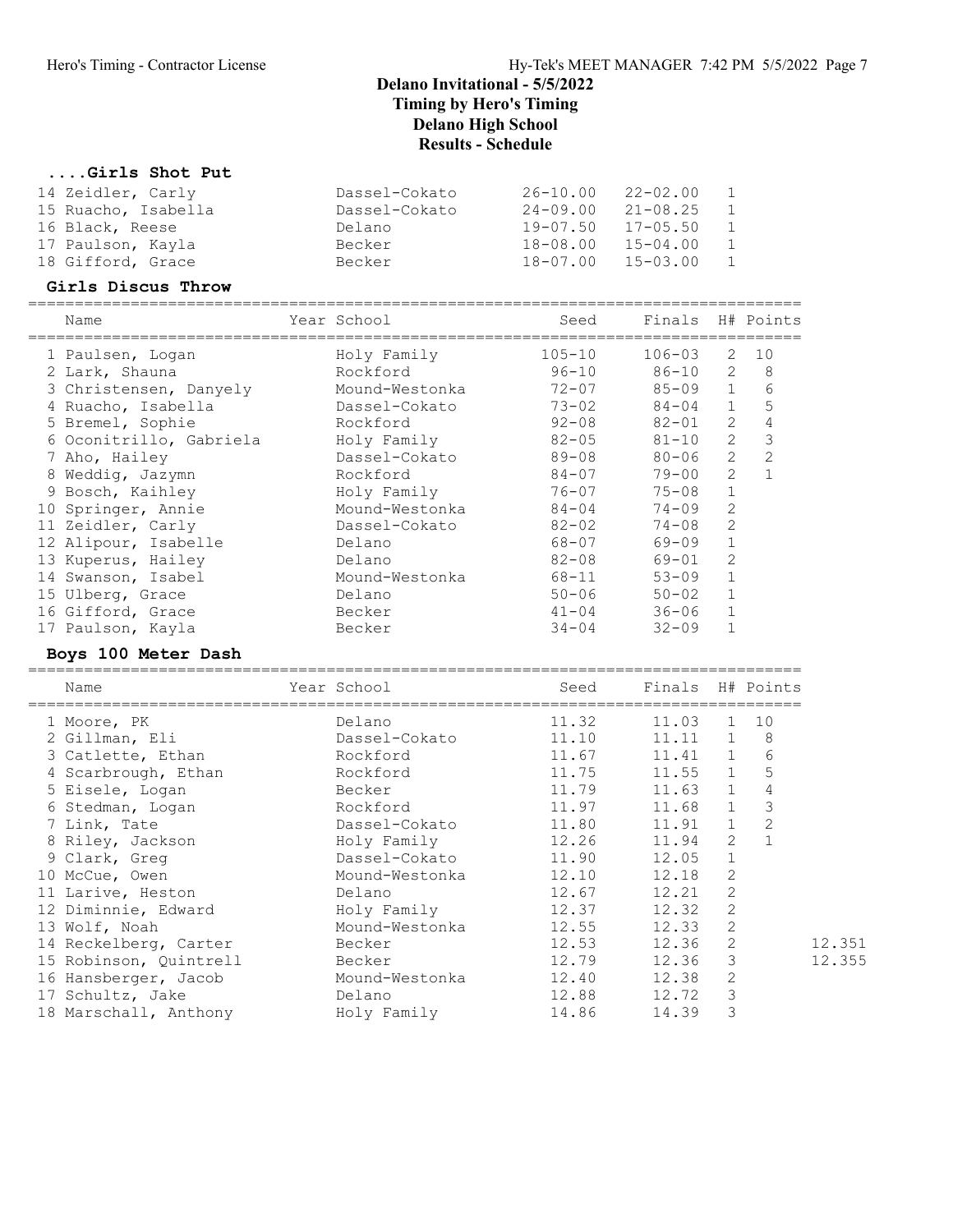#### Boys 200 Meter Dash ===================================================================================

| Name                    | Year School    | Seed    | Finals  |                | H# Points      |
|-------------------------|----------------|---------|---------|----------------|----------------|
| 1 Gillman, Monte        | Dassel-Cokato  | 23.40   | 23.35   | 1              | 10             |
| 2 Scarbrough, Ethan     | Rockford       | 23.72   | 23.61   | $\mathbf 1$    | $\,8\,$        |
| 3 Stedman, Logan        | Rockford       | 25.34   | 23.92   | $\mathbf 1$    | 6              |
| 4 Asplin, Erik          | Dassel-Cokato  | 24.80   | 24.20   | $\mathbf 1$    | 5              |
| 5 Russo, Bennett        | Holy Family    | 25.44   | 24.51   | $\mathbf{1}$   | $\overline{4}$ |
| 6 Maher, Joseph         | Holy Family    | 25.55   | 24.62   | $\mathbf{2}$   | $\mathfrak{Z}$ |
| 7 Frye, Gavin           | Holy Family    | 25.77   | 24.94   | $\overline{2}$ | $\overline{c}$ |
| 8 McCue, Owen           | Mound-Westonka | 25.37   | 24.95   | $\mathbf{1}$   | $\mathbf{1}$   |
| 9 LePlante, Gabe        | Dassel-Cokato  | 25.54   | 25.15   | $\overline{2}$ |                |
| 10 Jergens, Sam         | Delano         | 26.77   | 25.20   | 3              |                |
| 11 Faber, Tristan       | Rockford       | 25.78   | 25.25   | $\overline{c}$ |                |
| 12 Figueroa, Diego      | Mound-Westonka | 25.46   | 25.63   | $\mathbf{1}$   |                |
| 13 Robinson, Quintrell  | Becker         | 25.84   | 25.65   | $\mathbf{2}$   |                |
| 14 Jordan, Manuel       | Mound-Westonka | 26.03   | 25.66   | $\overline{c}$ |                |
| 15 Kelly, Ben           | Delano         | 26.06   | 25.68   | 3              |                |
| 16 Hohenstein, Jack     | Delano         | 26.40   | 26.06   | 3              |                |
| Boys 400 Meter Dash     |                |         |         |                |                |
|                         |                |         |         |                |                |
| Name                    | Year School    | Seed    | Finals  |                | H# Points      |
| 1 Leither, Carter       | Becker         | 51.89   | 52.19   | 1              | 10             |
| 2 Skinner, Henry        | Rockford       | 52.91   | 53.24   | $\mathbf{1}$   | 8              |
| 3 Ailie, Markus         | Dassel-Cokato  | 56.27   | 55.61   | $\mathbf{1}$   | 6              |
| 4 Utecht, Jaxson        | Dassel-Cokato  | 59.00   | 56.61   | 2              | 5              |
| 5 Markstrom, Lucas      | Mound-Westonka | 57.75   | 56.80   | $\mathbf 1$    | $\sqrt{4}$     |
| 6 Asplin, Erik          | Dassel-Cokato  | 58.50   | 57.69   | 2              | $\mathfrak{Z}$ |
| 7 Reckelberg, Caleb     | Becker         | 1:01.87 | 57.77   | $\overline{c}$ | $\overline{c}$ |
| 8 Bartkowicz, Brett     | Mound-Westonka | 57.79   | 57.78   | $\mathbf{1}$   | $\mathbf{1}$   |
| 9 Houghton, Tim         | Rockford       | 58.64   | 57.97   | $\mathbf{2}$   |                |
| 10 Bergh, Jacob         | Delano         | 57.40   | 58.12   | $\mathbf{1}$   |                |
| 11 Boisselier, Timber   | Delano         | 56.82   | 58.61   | $\mathbf{1}$   |                |
| 12 Nicolas, Kaden       | Becker         | 58.54   | 58.75   | $\mathbf{2}$   |                |
| 13 Kimbrough, John (Jt) | Mound-Westonka | 58.24   | 1:00.55 | $\mathbf{1}$   |                |
|                         |                |         |         |                |                |
| Boys 800 Meter Run      |                |         |         |                |                |
| Name                    | Year School    | Seed    | Finals  |                | Points         |
| 1 Ricker, Tyson         | Becker         | 2:03.81 | 2:00.20 | 10             |                |
| 2 Nemecek, Lance        | Mound-Westonka | 2:06.55 | 2:00.95 |                | 8              |
| 3 Markstrom, Jack       | Mound-Westonka | 2:11.24 | 2:05.58 |                | 6              |
| 4 Adams, Aidan          | Rockford       | 2:10.73 | 2:05.81 |                | 5              |
| 5 Zens, Caden           | Delano         | 2:10.13 | 2:14.21 |                | 4              |
| 6 Kevitt, Logan         | Mound-Westonka | 2:18.65 | 2:17.40 |                | 3              |
| 7 Michlitsch, Tanner    | Rockford       | 2:20.00 | 2:18.09 |                | $\mathbf{2}$   |
| 8 Seaberg, Dylan        | Dassel-Cokato  | 2:20.00 | 2:19.97 |                | $\mathbf{1}$   |
| 9 Mager, Tyler          | Rockford       | 2:23.00 | 2:20.05 |                |                |
| 10 Pererva, Isaiah      | Dassel-Cokato  | 2:23.93 | 2:21.43 |                |                |
| 11 Jackola, Chet        | Delano         | 2:23.49 | 2:22.86 |                |                |
| 12 Otto, John           | Delano         | 2:32.93 | 2:25.56 |                |                |
| 13 Vickstrom, Jermaine  | Becker         | 2:32.20 | 2:25.87 |                |                |
|                         |                |         |         |                |                |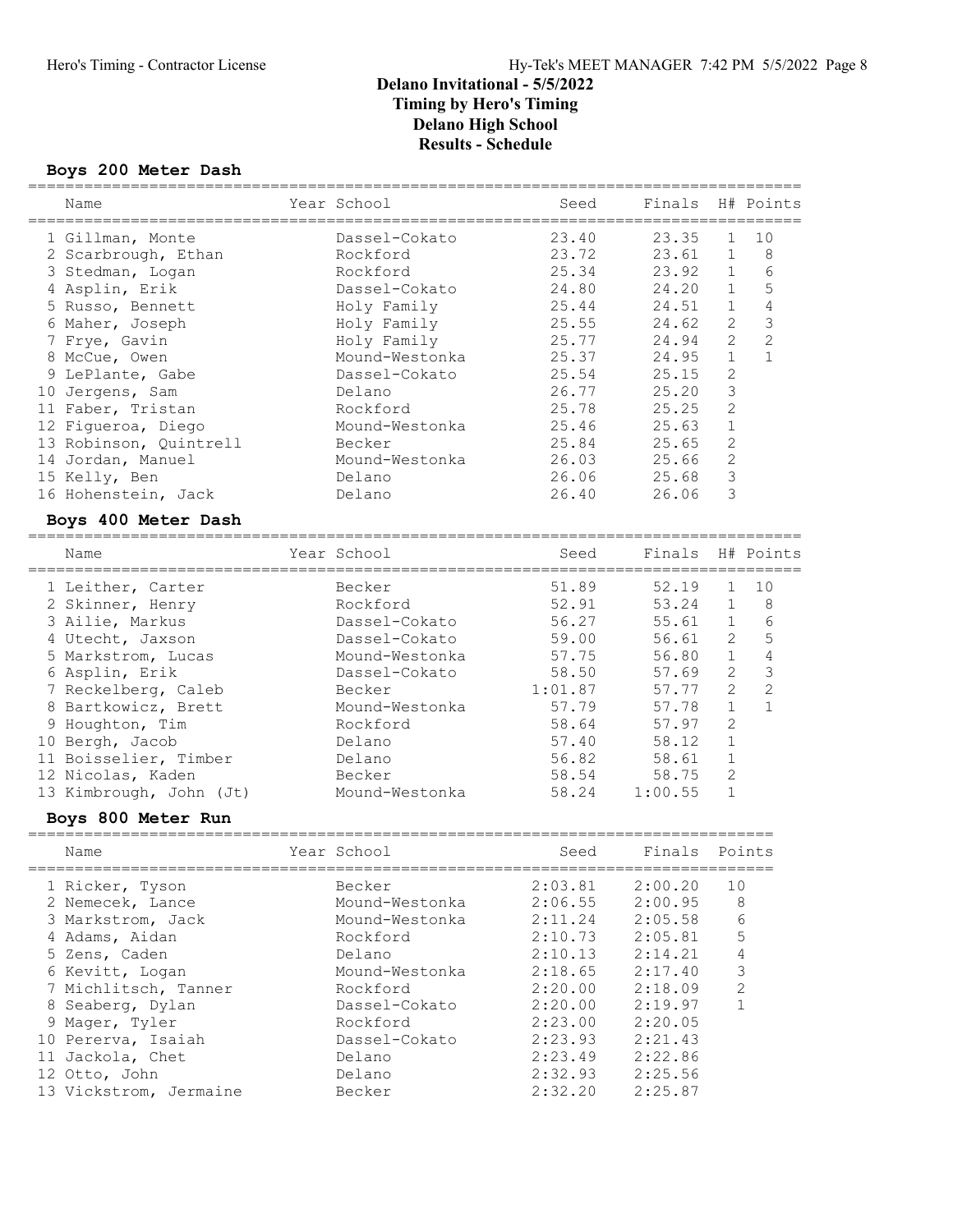# ....Boys 800 Meter Run

|                                  | 14 Johnson, Nicodemus                | Dassel-Cokato           | 2:41.81                                       | 2:32.16  |                  |
|----------------------------------|--------------------------------------|-------------------------|-----------------------------------------------|----------|------------------|
|                                  | Boys 1600 Meter Run                  |                         |                                               |          |                  |
| Name                             |                                      | Year School             | Seed                                          | Finals   | Points           |
| 1 Ricker, Tyson                  |                                      | Becker                  | 4:28.46                                       | 4:29.41  | 10               |
| 2 Nemecek, Lance                 |                                      | Mound-Westonka          | 4:54.01                                       | 4:40.61  | 8                |
| 3 Engesser, Joshua               |                                      | Mound-Westonka          | 5:00.37                                       | 4:52.15  | 6                |
| 4 Spindler, Parker               |                                      | Becker                  | 4:56.28                                       | 4:52.84  | 5                |
| 5 Forliti, Grant                 |                                      | Delano                  | 5:03.04                                       | 4:59.01  | 4                |
| 6 Bortnem, Charlie               |                                      | Dassel-Cokato           | 5:15.50                                       | 5:03.27  | $\mathfrak{Z}$   |
| 7 Ulberg, Henry                  |                                      | Delano                  | 5:10.30                                       | 5:12.69  | $\overline{2}$   |
| 8 Kulavik, Ty                    |                                      | Rockford                | 5:24.58                                       | 5:21.75  | $\mathbf{1}$     |
| 9 Dawson, Grady                  |                                      | Rockford                | 5:24.04                                       | 5:23.11  |                  |
| 10 Nelson, Alex                  |                                      | Rockford                | 5:50.98                                       | 5:49.49  |                  |
| 11 Titler, John                  |                                      | Holy Family             | 6:18.02                                       | 5:50.00  |                  |
| 12 Hesse, Alexander              |                                      | Holy Family             | 5:51.67                                       | 5:50.17  |                  |
|                                  | Boys 3200 Meter Run                  |                         |                                               |          |                  |
|                                  |                                      |                         |                                               |          |                  |
| Name                             |                                      | Year School             | Seed                                          | Finals   | Points           |
| 1 Bortnem, Soren                 | ____________________________________ | Dassel-Cokato           | ---------------------------------<br>10:43.49 | 9:49.72  | ==========<br>10 |
|                                  |                                      | Dassel-Cokato           | 10:26.61                                      | 9:55.75  | 8                |
| 2 Veith, Haydn<br>3 Zens, Justin |                                      | Delano                  | 10:09.79                                      | 10:03.51 | 6                |
| 4 Huotari, Drew                  |                                      | Delano                  | 10:54.94                                      | 10:41.56 | 5                |
| 5 Jostock, Carter                |                                      | Delano                  | 11:05.56                                      | 10:44.71 | 4                |
| 6 Engesser, Joshua               |                                      | Mound-Westonka          | 11:13.83                                      | 10:44.99 | $\mathfrak{Z}$   |
| 7 Becker, Mason                  |                                      | Becker                  | 10:40.00                                      | 10:45.31 | $\overline{2}$   |
| 8 Johnson, Ryan                  |                                      | Dassel-Cokato           | 11:42.66                                      | 10:49.76 | $\mathbf{1}$     |
| 9 Trost, Jacob                   |                                      | Mound-Westonka          |                                               | 11:14.54 |                  |
| 10 Dawson, Grady                 |                                      | Rockford                | 11:43.95                                      | 11:31.27 |                  |
| 11 Ellos, Connor                 |                                      | Rockford                | 11:45.31                                      | 11:32.06 |                  |
| 12 Hays, Levi                    |                                      | Mound-Westonka          |                                               | 11:33.50 |                  |
| 13 Ellos, Cayden                 |                                      | Rockford<br>Holy Family | 11:45.70                                      | 11:40.46 |                  |

# Boys 110 Meter Hurdles

| Name              | Year School    | Seed  | Finals H# Points |               |     |
|-------------------|----------------|-------|------------------|---------------|-----|
| 1 Schmidt, Cole   | Delano         | 15.91 | 16.03            |               | 1() |
| 2 Angell, Owen    | Becker         | 17.30 | 16.51            |               | -8  |
| 3 Richards, Caleb | Rockford       | 17.04 | 17.32            |               | 6   |
| 4 Gallagher, Mick | Dassel-Cokato  | 16.74 | 17.49            | $\mathbf{1}$  | .5  |
| 5 Smith, Preston  | Rockford       | 17.34 | 17 77            |               |     |
| 6 Wallace, Will   | Mound-Westonka | 17.97 | 18.16            |               |     |
| 7 London, Quinn   | Rockford       | 20.94 | 20 03            | $\mathcal{L}$ | 2   |
| 8 Rice, Keegan    | Delano         | 20 81 | 2132             | $\mathcal{P}$ |     |
|                   |                |       |                  |               |     |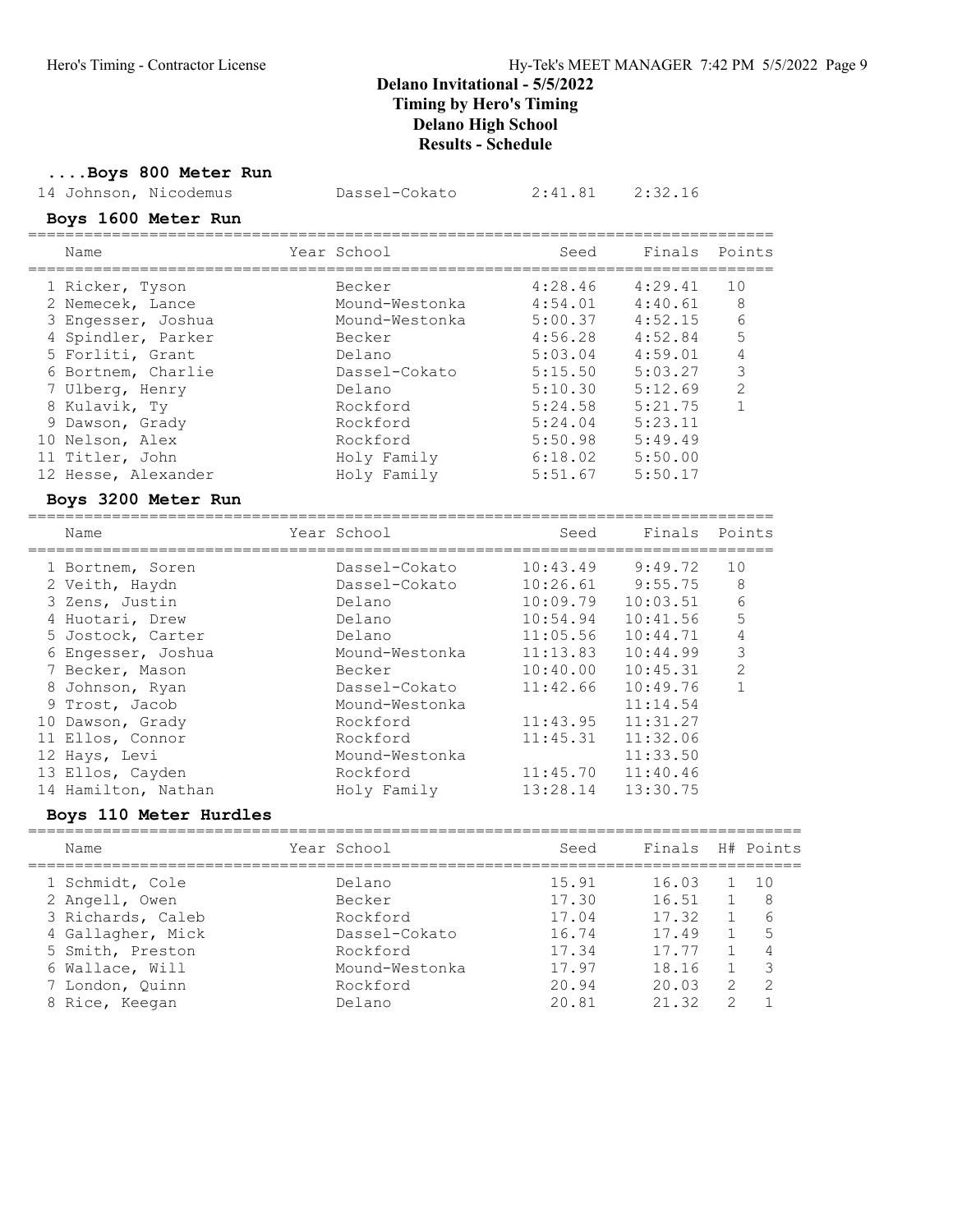### Boys 300 Meter Hurdles

| Name                                                                                                                                                                                                                                                                                                                                                               |      | Year School                                                                                                                |                                                                                                                                                                                                     | Seed                                                                                   | Finals                                                                                 |                                                                                                                                | H# Points                                                     |
|--------------------------------------------------------------------------------------------------------------------------------------------------------------------------------------------------------------------------------------------------------------------------------------------------------------------------------------------------------------------|------|----------------------------------------------------------------------------------------------------------------------------|-----------------------------------------------------------------------------------------------------------------------------------------------------------------------------------------------------|----------------------------------------------------------------------------------------|----------------------------------------------------------------------------------------|--------------------------------------------------------------------------------------------------------------------------------|---------------------------------------------------------------|
| 1 Angell, Owen<br>2 Bauer, Jack<br>3 Gallagher, Mick<br>4 Smith, Preston<br>5 Schultz, Jake<br>6 Wallace, Will<br>7 London, Quinn<br>8 Youngdahl, Hunter<br>9 Hamacher, William<br>10 Robran, Ethan                                                                                                                                                                |      | Becker<br>Holy Family<br>Dassel-Cokato<br>Rockford<br>Delano<br>Mound-Westonka<br>Rockford<br>Becker<br>Becker<br>Rockford |                                                                                                                                                                                                     | 42.91<br>43.44<br>41.50<br>43.98<br>46.13<br>48.13<br>49.97<br>50.51<br>51.28<br>54.56 | 42.35<br>43.38<br>43.98<br>44.55<br>44.66<br>46.57<br>50.01<br>50.16<br>51.69<br>53.19 | 1<br>$\mathbf 1$<br>$\mathbf{1}$<br>$\mathbf{1}$<br>1<br>$\mathbf{1}$<br>$\mathbf{1}$<br>$\overline{c}$<br>$\overline{2}$<br>2 | 10<br>8<br>6<br>5<br>4<br>3<br>$\overline{c}$<br>$\mathbf{1}$ |
| Boys 4x100 Meter Relay<br>========<br>School                                                                                                                                                                                                                                                                                                                       |      |                                                                                                                            |                                                                                                                                                                                                     | Seed                                                                                   | Finals                                                                                 |                                                                                                                                | Points                                                        |
|                                                                                                                                                                                                                                                                                                                                                                    |      |                                                                                                                            |                                                                                                                                                                                                     |                                                                                        |                                                                                        |                                                                                                                                |                                                               |
| 1 Rockford<br>' A'<br>1) Catlette, Ethan<br>3) Scarbrough, Ethan<br>2 Dassel-Cokato 'A'<br>1) Gillman, Monte<br>3) Link, Tate<br>3 Delano 'A'<br>1) Yoraway, Jack<br>3) Jergens, Sam<br>4 Holy Family Catholic<br>1) Riley, Jackson<br>3) Chromy, Matthew<br>5 Mound-Westonka 'A'<br>1) Jordan, Manuel<br>3) Figueroa, Diego<br>6 Becker 'A'<br>1) Muellner, Nolan | ' A' | 4)                                                                                                                         | 2) Stedman, Logan<br>4) Schloeder, Brian<br>2) Gillman, Eli<br>4) Clark, Greg<br>2) Dockter, Cole<br>Moore, PK<br>2) Paidosh, Kieran<br>4) Diminnie, Edward<br>2) Blume, Tanner<br>2) Norberg, Evan | 45.82<br>46.00<br>48.08<br>46.16<br>48.77<br>4) Kimbrough, John (Jt)<br>51.80          | 44.24<br>44.87<br>45.94<br>46.42<br>47.68<br>51.29                                     | 10<br>8<br>6<br>5<br>4<br>3                                                                                                    |                                                               |
| 3) Peterson, Jacob<br>Boys 4x200 Meter Relay                                                                                                                                                                                                                                                                                                                       |      |                                                                                                                            | 4) Thuftedal, Kaleb                                                                                                                                                                                 |                                                                                        |                                                                                        |                                                                                                                                |                                                               |
| School                                                                                                                                                                                                                                                                                                                                                             |      |                                                                                                                            |                                                                                                                                                                                                     | Seed                                                                                   | Finals                                                                                 |                                                                                                                                | Points                                                        |
| 1 Holy Family Catholic<br>1) Bauer, Jack<br>3) Paidosh, Kieran                                                                                                                                                                                                                                                                                                     | ' A' |                                                                                                                            | 2) Russo, Bennett<br>4) Maher, Joseph                                                                                                                                                               | 1:36.80                                                                                | 1:35.00                                                                                | 10                                                                                                                             |                                                               |
| 2 Dassel-Cokato 'A'<br>1) Gillman, Monte<br>3) Gallagher, Mick                                                                                                                                                                                                                                                                                                     |      |                                                                                                                            | 2) LePlante, Gabe<br>4) Ailie, Markus                                                                                                                                                               | 1:38.00                                                                                | 1:36.51                                                                                | 8                                                                                                                              |                                                               |
| 3 Becker 'A'<br>1) Eisele, Logan<br>3) Soltau, Mitchell                                                                                                                                                                                                                                                                                                            |      |                                                                                                                            | 4) Leither, Carter                                                                                                                                                                                  | 1:39.23<br>2) Reckelberg, Carter                                                       | 1:36.85                                                                                | 6                                                                                                                              |                                                               |
| 4 Delano 'A'<br>1) Rosenow, Grayson<br>3) Kelly, Ben                                                                                                                                                                                                                                                                                                               |      |                                                                                                                            | 2) McMahan, Josh<br>4) Roepke, Gage                                                                                                                                                                 | 1:40.22                                                                                | 1:38.02                                                                                | 5                                                                                                                              |                                                               |
| 5 Mound-Westonka<br>$^{\prime}$ A $^{\prime}$<br>1) Bartkowicz, Brett                                                                                                                                                                                                                                                                                              |      |                                                                                                                            | 2) McCue, Owen                                                                                                                                                                                      | 1:43.45                                                                                | 1:38.05                                                                                | 4                                                                                                                              |                                                               |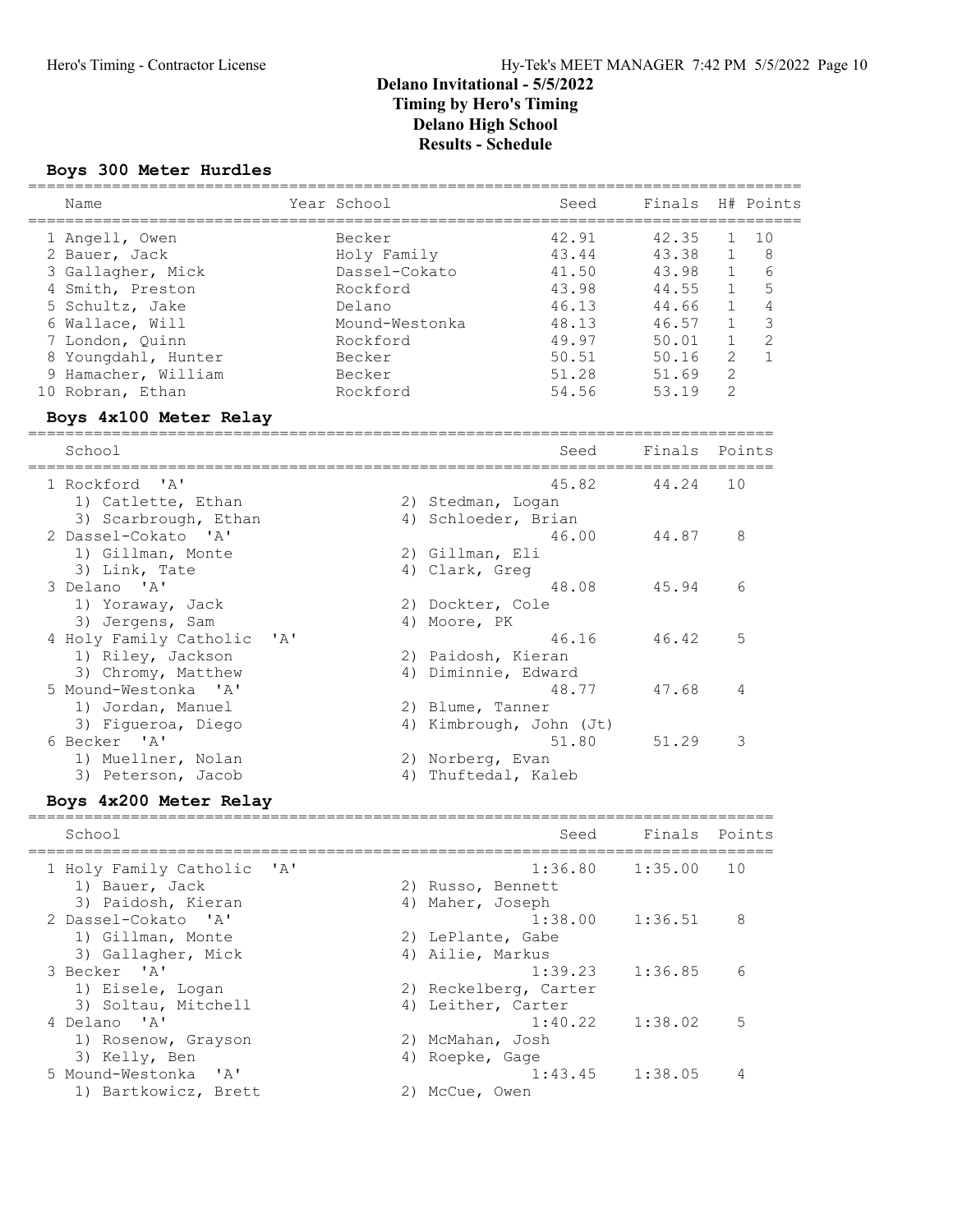### ....Boys 4x200 Meter Relay

| 3) Hansberger, Jacob | 4) Kasper, Payton   |
|----------------------|---------------------|
| 6 Rockford 'A'       | 1:39.24<br>1:38.86  |
| 1) Richards, Caleb   | 2) Brun, Harrison   |
| 3) Faber, Tristan    | 4) Frizell, Garrett |

#### Boys 4x400 Meter Relay

| School                                 |    | Seed               | Finals Points       |    |
|----------------------------------------|----|--------------------|---------------------|----|
| 1 Delano 'A'                           |    |                    | $3:43.30$ $3:32.32$ | 10 |
| 1) Schmidt, Cole                       |    | 2) Roepke, Gage    |                     |    |
| 3) Hendrickson, Jacob                  |    | 4) Moore, PK       |                     |    |
| 2 Rockford 'A'                         |    |                    | $3:34.89$ $3:34.59$ | 8  |
| 1) Catlette, Ethan                     |    | 2) Adams, Aidan    |                     |    |
| 3) Smith, Preston                      | 4) | Skinner, Henry     |                     |    |
| 3 Becker 'A'                           |    | 3:45.89            | 3:38.77             | 6  |
| 1) Eisele, Logan                       |    | 2) Ricker, Tyson   |                     |    |
| 3) Angell, Owen                        |    | 4) Leither, Carter |                     |    |
| 4 Mound-Westonka 'A'                   |    |                    | $3:55.97$ $3:40.04$ | 5  |
| 1) Anderson, Dimitri                   |    | 2) Markstrom, Jack |                     |    |
| 3) Markstrom, Lucas                    |    | 4) Nemecek, Lance  |                     |    |
| 5 Holy Family Catholic<br>$\mathsf{A}$ |    | 3:55.12            | 3:55.47             | 4  |
| 1) Hennessey, Jonathan                 |    | 2) Spalding, Dylan |                     |    |
| 3) Suggs, Keiji                        | 4) | Laaksonen, Thomas  |                     |    |
| 6 Dassel-Cokato 'A'                    |    | 3:59.00            | 4:01.87             | 3  |
| 1) Ailie, Markus                       |    | 2) Link, Tate      |                     |    |
| 3) Link, Jude                          | 4) | Hillmann, Jack     |                     |    |

#### Boys 4x800 Meter Relay

| School                                              |    | Seed                      | Finals              | Points |
|-----------------------------------------------------|----|---------------------------|---------------------|--------|
| 1 Delano 'A'                                        |    |                           | $9:14.08$ $8:44.82$ | 10     |
| 1) Bergh, Jacob                                     |    | 2) Morrissette, Christian |                     |        |
| 3) Hendrickson, Jacob                               |    | 4) Zens, Caden            |                     |        |
| 2 Mound-Westonka 'A'                                |    | $9:23.14$ $8:50.94$       |                     | 8      |
| 1) Markstrom, Jack                                  |    | 2) Kevitt, Logan          |                     |        |
| 3) Markstrom, Lucas                                 |    | 4) Trost, Jacob           |                     |        |
| 3 Holy Family Catholic<br>$^{\prime}$ A $^{\prime}$ |    | 9:25.21                   | 9:11.15             | 6      |
| 1) Santini, Matthew                                 |    | 2) Hennessey, Jonathan    |                     |        |
| 3) Spalding, Dylan                                  | 4) | Zweber, Benedict          |                     |        |
| 4 Rockford 'A'                                      |    | 9:35.00                   | 9:11.44             | 5      |
| 1) Michlitsch, Tanner                               |    | 2) Mager, Tyler           |                     |        |
| 3) Braun, Colton                                    |    | 4) Kulavik, Ty            |                     |        |
| 5 Becker 'A'                                        |    | 9:32.29                   | 9:18.52             | 4      |
| 1) Becker, Mason                                    |    | 2) Reckelberg, Caleb      |                     |        |
| 3) Kinney, Alex                                     |    | 4) Spindler, Parker       |                     |        |
| 6 Dassel-Cokato 'A'                                 |    | 9:36.40                   | 9:41.13             | 3      |
| 1) Johnson, Nicodemus                               |    | 2) Stonelake, Jake        |                     |        |
| 3) Bortnem, Charlie                                 | 4) | Seaberg, Dylan            |                     |        |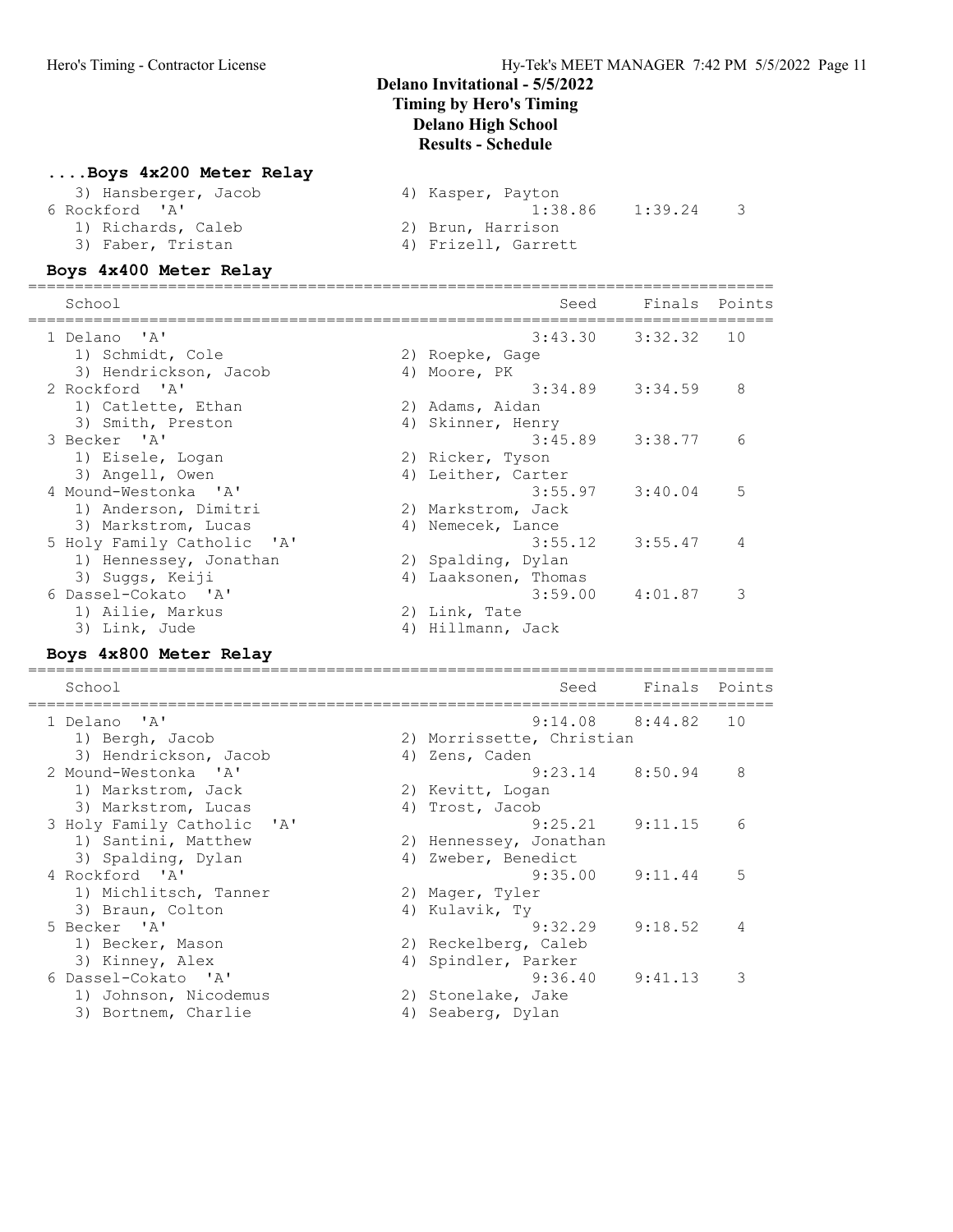#### Boys High Jump

| Name               | Year School    | Seed        | Finals         | Points         |
|--------------------|----------------|-------------|----------------|----------------|
|                    |                |             |                |                |
| 1 Skinner, Henry   | Rockford       | $6 - 04.00$ | $6 - 02.00$    | 10             |
| 2 Dockter, Cole    | Delano         | $6 - 02.00$ | $6 - 00.00$    | 8              |
| 3 Schrupp, Jackson | Dassel-Cokato  | $5 - 06.00$ | $5 - 08.00$    | 6              |
| 4 Bauer, Jack      | Holy Family    | $5 - 04.00$ | $5 - 06.00$    | 5              |
| 5 Utecht, Jaxson   | Dassel-Cokato  | $4 - 11.00$ | $5 - 06.00$    | 4              |
| 6 London, Ouinn    | Rockford       | $5 - 04.00$ | $5 - 0.3$ , 00 |                |
| 7 Boe, Theophilus  | Mound-Westonka | $5 - 00.00$ | $5 - 0.3$ , 00 | $\mathfrak{D}$ |
| 8 Epsky, Micah     | Mound-Westonka | $5 - 00.00$ | $5 - 0.3$ , 00 |                |
| 9 Smock, Caleb     | Dassel-Cokato  | $5 - 02.00$ | $5 - 00.00$    |                |
| 9 Sandoval, Bryan  | Rockford       | $5 - 02.00$ | $5 - 00.00$    |                |
| Boys Pole Vault    |                |             |                |                |

| Name                                                                                                                                                                                                                                                                                                                                                                    | Year School                                                                                                                                                                                                                              | Seed                                                                                                                                                                                                                                                             | Finals                                                                                                                                                                                                                                                                       | Points                                                                                              |
|-------------------------------------------------------------------------------------------------------------------------------------------------------------------------------------------------------------------------------------------------------------------------------------------------------------------------------------------------------------------------|------------------------------------------------------------------------------------------------------------------------------------------------------------------------------------------------------------------------------------------|------------------------------------------------------------------------------------------------------------------------------------------------------------------------------------------------------------------------------------------------------------------|------------------------------------------------------------------------------------------------------------------------------------------------------------------------------------------------------------------------------------------------------------------------------|-----------------------------------------------------------------------------------------------------|
| 1 Schloeder, Brian<br>2 Kasper, Payton<br>3 Angell, Owen<br>4 Faber, Tristan<br>5 Gillman, Monte<br>6 Yoraway, Jack<br>7 Red Wing, Thomas<br>7 Stommes, Brody<br>9 Muellner, Nolan<br>10 Courneya, William<br>11 Larson, Dalton<br>12 Miller, Matthew<br>-- Beck, Kohlton<br>-- Simmons, Michael                                                                        | Rockford<br>Mound-Westonka<br>Becker<br>Rockford<br>Dassel-Cokato<br>Delano<br>Holy Family<br>Becker<br>Becker<br>Mound-Westonka<br>Rockford<br>Dassel-Cokato<br>Delano<br>Dassel-Cokato                                                 | $14 - 08.00$<br>$13 - 06.00$<br>$13 - 00.00$<br>$11 - 06.00$<br>$11 - 06.00$<br>$14 - 02.00$<br>$9 - 00.00$<br>$9 - 00.00$<br>$8 - 00.00$<br>$7 - 00.00$<br>$8 - 00.00$<br>$7 - 00.00$<br>$7 - 00.00$<br>$7 - 00.00$                                             | $13 - 06.00$<br>$13 - 06.00$<br>$12 - 06.00$<br>$11 - 06.00$<br>$11 - 00.00$<br>$9 - 06.00$<br>$8 - 00.00$<br>$8 - 00.00$<br>$8 - 00.00$<br>$8 - 00.00$<br>$8 - 00.00$<br>$7 - 00.00$<br>ΝH<br><b>NH</b>                                                                     | 10<br>8<br>$\epsilon$<br>5<br>$\overline{4}$<br>3<br>1.50<br>1.50                                   |
| Boys Long Jump                                                                                                                                                                                                                                                                                                                                                          |                                                                                                                                                                                                                                          |                                                                                                                                                                                                                                                                  |                                                                                                                                                                                                                                                                              |                                                                                                     |
| Name                                                                                                                                                                                                                                                                                                                                                                    | Year School                                                                                                                                                                                                                              | Seed                                                                                                                                                                                                                                                             | Finals                                                                                                                                                                                                                                                                       | Points                                                                                              |
| 1 Westerhaus, Thomas<br>2 Gillman, Eli<br>3 Brun, Harrison<br>4 Rosenow, Grayson<br>5 Anderson, Dimitri<br>6 Kasper, Payton<br>7 Soltau, Mitchell<br>8 Faber, Tristan<br>9 Kimbrough, John (Jt)<br>10 Frye, Gavin<br>11 Clark, Greg<br>12 Chromy, Matthew<br>13 Smith, Preston<br>14 Thuftedal, Kaleb<br>15 Robinson, Quintrell<br>16 Roepke, Gage<br>17 Utecht, Jaxson | Holy Family<br>Dassel-Cokato<br>Rockford<br>Delano<br>Mound-Westonka<br>Mound-Westonka<br>Becker<br>Rockford<br>Mound-Westonka<br>Holy Family<br>Dassel-Cokato<br>Holy Family<br>Rockford<br>Becker<br>Becker<br>Delano<br>Dassel-Cokato | 18-09.00<br>$19 - 07.50$<br>18-06.00<br>$18 - 10.25$<br>19-06.00<br>$18 - 07.00$<br>$18 - 04.00$<br>$17 - 09.75$<br>$18 - 00.00$<br>$18 - 05.00$<br>$16 - 06.25$<br>$18 - 03.00$<br>$18 - 04.00$<br>$15 - 09.00$<br>$18 - 01.00$<br>$17 - 03.50$<br>$16 - 01.00$ | $19 - 03.25$<br>$19 - 01.25$<br>$18 - 11.00$<br>$18 - 09.25$<br>$18 - 08.00$<br>$18 - 02.00$<br>$18 - 00.00$<br>$17 - 09.50$<br>$17 - 08.50$<br>$17 - 02.50$<br>$17 - 01.75$<br>$17 - 01.50$<br>$16 - 11.00$<br>$16 - 01.00$<br>$16 - 00.25$<br>$15 - 07.25$<br>$14 - 05.50$ | 10<br>$\,8\,$<br>$\sqrt{6}$<br>5<br>$\overline{4}$<br>$\mathsf 3$<br>$\overline{c}$<br>$\mathbf{1}$ |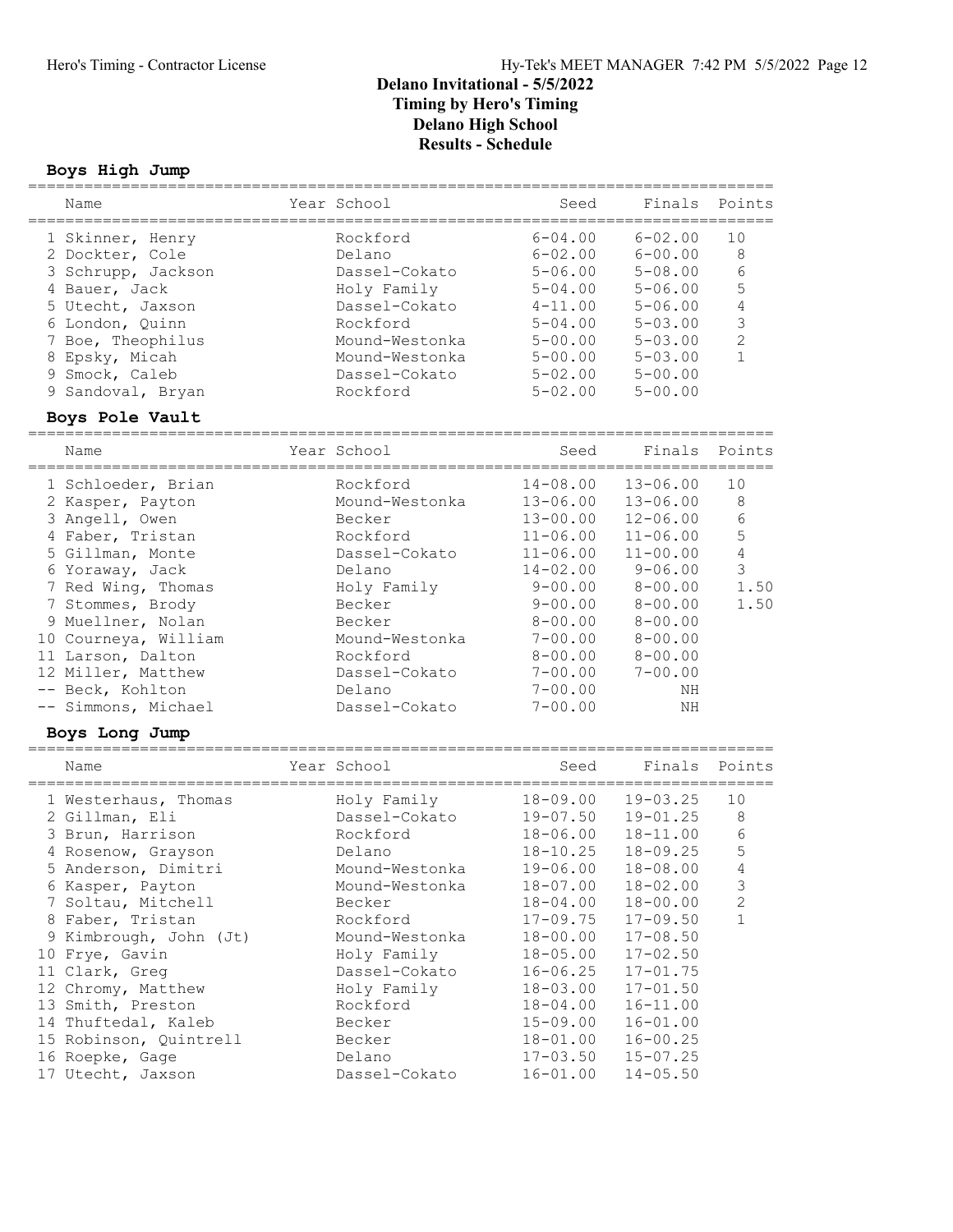#### Boys Triple Jump ================================================================================

| Name                                     | Year School                |                              | Seed | Finals                           |                | Points         |
|------------------------------------------|----------------------------|------------------------------|------|----------------------------------|----------------|----------------|
|                                          |                            |                              |      | ================                 |                |                |
| 1 Richards, Caleb<br>2 Anderson, Dimitri | Rockford<br>Mound-Westonka | $40 - 08.00$<br>$40 - 08.00$ |      | $40 - 09.75$<br>$40 - 02.50$     | 10<br>8        |                |
|                                          | Rockford                   | $40 - 07.00$                 |      | $40 - 00.75$                     |                | $\epsilon$     |
| 3 Skinner, Henry<br>4 Gillman, Eli       | Dassel-Cokato              |                              |      | $39 - 00.00$                     |                | 5              |
| 5 Wolf, Noah                             | Mound-Westonka             | $43 - 03.00$                 |      |                                  |                | $\sqrt{4}$     |
| 6 Leither, Carter                        | Becker                     | $35 - 04.00$<br>$36 - 09.00$ |      | $37 - 04.00$<br>$36 - 06.50$     |                | $\mathfrak{Z}$ |
|                                          |                            |                              |      |                                  |                | $\mathbf{2}$   |
| 7 Gallagher, Mick                        | Dassel-Cokato              | $35 - 02.00$                 |      | $34 - 04.00$                     |                | $\mathbf{1}$   |
| 8 Morrissette, Christian                 | Delano                     | $35 - 00.50$                 |      | $33 - 11.00$<br>$32 - 04.00$     |                |                |
| 9 Anderson, Mark                         | Delano                     | $32 - 08.00$                 |      |                                  |                |                |
| 10 Kinney, Alex                          | Becker                     | $33 - 10.50$                 |      | $32 - 02.75$                     |                |                |
| 11 Johnson, Logan                        | Delano                     | $31 - 04.50$                 |      | $31 - 11.00$                     |                |                |
| 12 Norberg, Evan                         | Becker                     | $32 - 04.00$                 |      | $31 - 04.00$                     |                |                |
| -- Kulavik, Ty                           | Rockford                   | $37 - 03.00$                 |      | FOUL                             |                |                |
| -- Figueroa, Diego                       | Mound-Westonka             | $38 - 10.00$                 |      | FOUL                             |                |                |
| Boys Shot Put                            |                            |                              |      |                                  |                |                |
| Name                                     | Year School                |                              | Seed | Finals                           |                | H# Points      |
|                                          |                            |                              |      |                                  |                |                |
| 1 Brun, Harrison                         | Rockford                   | $46 - 05.50$                 |      | $45 - 04.00$                     | $\sqrt{2}$     | 10             |
| 2 Dioszeghy, Samuel                      | Mound-Westonka             | $43 - 07.00$                 |      | $44 - 09.75$                     | $\mathbf{2}$   | $\,8\,$        |
| 3 Mechtel, Benjamin                      | Holy Family                | $45 - 05.00$                 |      | $44 - 01.00$                     | $\mathbf{2}$   | $\epsilon$     |
| 4 Bjorklund, Peder                       | Delano                     | $41 - 08.00$                 |      | $42 - 03.50$                     | $\mathbf{2}$   | 5              |
| 5 Nguyen, Devan                          | Dassel-Cokato              | $42 - 07.00$                 |      | $41 - 06.75$                     | $\mathbf{2}$   | $\overline{4}$ |
| 6 Stewart, Jackson                       | Delano                     | $37 - 11.00$                 |      | $41 - 06.50$                     | $\mathbf 1$    | $\mathcal{S}$  |
| 7 Kelly, Grant                           | Dassel-Cokato              | $41 - 10.00$                 |      | $41 - 00.50$                     | $\mathbf{2}$   | $\overline{c}$ |
| 8 Woodward, Nathan                       | Rockford                   | $41 - 04.25$                 |      | $41 - 00.00$                     | $\overline{c}$ | $\mathbf{1}$   |
| 9 Andry, Patrick                         | Rockford                   | $40 - 08.50$                 |      | $39 - 10.00$                     | $\mathbf{2}$   |                |
| 10 Red Wing, Thomas                      | Holy Family                | $39 - 01.75$                 |      | $39 - 04.25$                     | $\mathbf{2}$   |                |
| 11 McMahan, Josh                         | Delano                     | $35 - 11.00$                 |      | $37 - 03.50$                     | $\mathbf 1$    |                |
| 12 Kleinsasser, Carter                   | Mound-Westonka             | $34 - 03.00$                 |      | $33 - 10.00$                     | 1              |                |
| 13 Konrady, Cayden                       | Mound-Westonka             | $34 - 01.00$                 |      | $33 - 02.25$                     | $1\,$          |                |
| 14 Eisele, Logan                         | Becker                     | $38 - 08.50$                 |      | $32 - 04.00$                     | $\mathbf 1$    |                |
| 15 Dahlin, Kyle                          | Dassel-Cokato              | $34 - 05.00$                 |      | $32 - 03.75$                     | $1\,$          |                |
| 16 Stallock, Nicholas                    | Holy Family                | $36 - 01.00$                 |      | $30 - 09.00$                     | $\mathbf 1$    |                |
| 17 Barringer, Cade                       | Becker                     | $29 - 00.75$                 |      | $27 - 10.50$                     | $\mathbf{1}$   |                |
| 18 Stommes, Brody                        | Becker                     | $24 - 04.00$                 |      | $22 - 03.00$                     | $\mathbf{1}$   |                |
| Boys Discus Throw                        |                            |                              |      |                                  |                |                |
| .========================                |                            |                              |      | ================================ |                |                |
| Name                                     | Year School                |                              | Seed | Finals                           |                | H# Points      |
| 1 Red Wing, Thomas                       | Holy Family                | $140 - 06$                   |      | $145 - 04$                       | 2              | 10             |
| 2 Dioszeghy, Samuel                      | Mound-Westonka             | $133 - 06$                   |      | $143 - 04$                       | 2              | 8              |
| 3 Andry, Patrick                         | Rockford                   | $128 - 01$                   |      | $127 - 00$                       | $\mathbf{2}$   | 6              |
| 4 Bjorklund, Peder                       | Delano                     | $122 - 03$                   |      | $125 - 09$                       | $\mathbf{2}$   | 5              |
| 5 Zilmer, Josiah                         | Rockford                   | $125 - 07$                   |      | $118 - 11$                       | 2              | 4              |
| 6 Kelly, Grant                           | Dassel-Cokato              | $121 - 07$                   |      | $116 - 08$                       | $\mathbf{2}$   | $\mathsf 3$    |
| 7 Mechtel, Benjamin                      | Holy Family                | $109 - 02$                   |      | $115 - 00$                       | $\mathbf 1$    | $\mathbf{2}$   |
|                                          |                            |                              |      | $111 - 00$                       | $\overline{2}$ | $\mathbf{1}$   |
| 8 Seemann, John                          | Mound-Westonka             | $110 - 00$                   |      |                                  | $\mathbf{2}$   |                |
| 9 Gabrelcik, Bryce                       | Dassel-Cokato              | $109 - 03$                   |      | $110 - 08$                       |                |                |
| 10 Woodward, Nathan                      | Rockford                   | $109 - 07$                   |      | $106 - 04$                       | $\mathbf{2}$   |                |